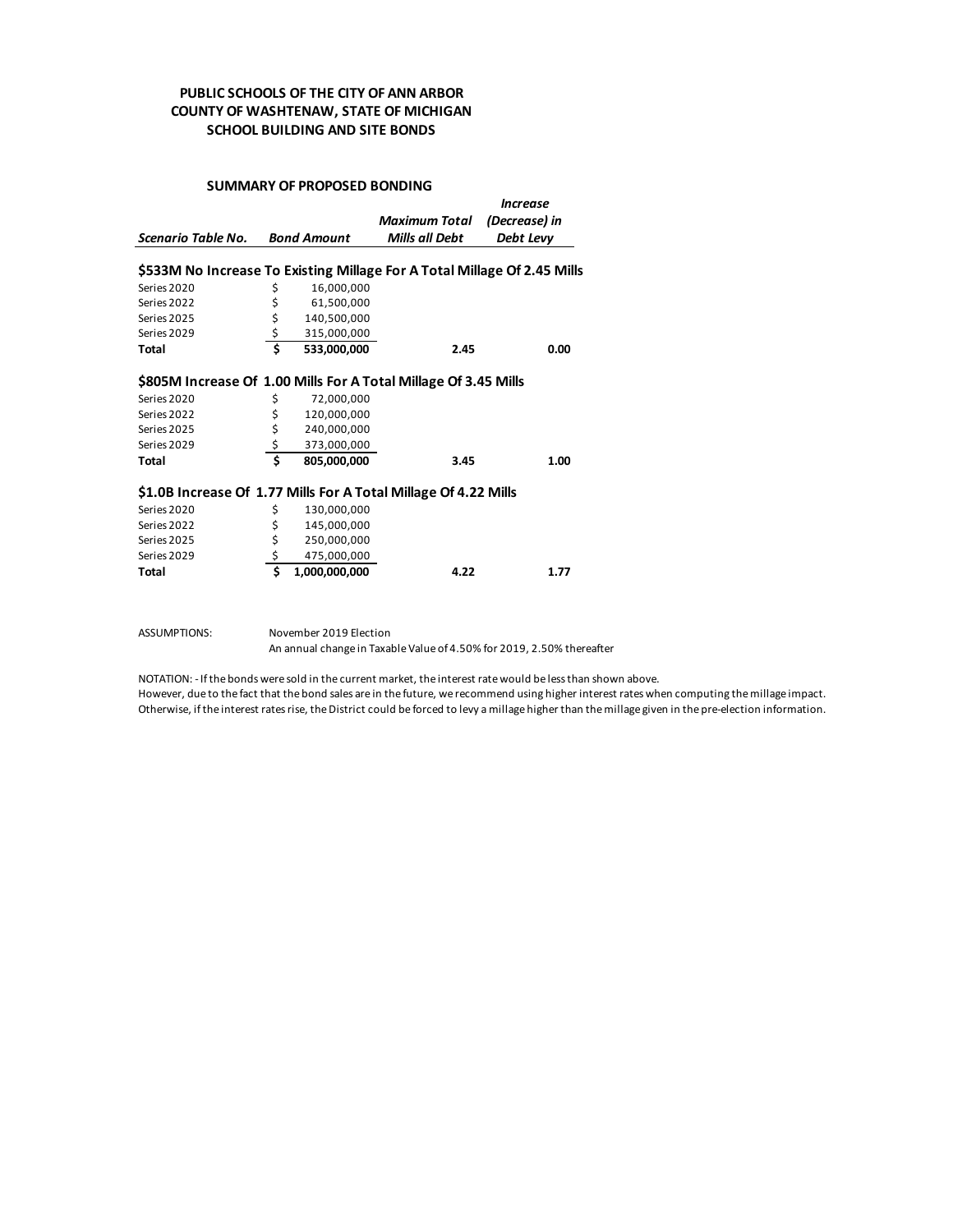### **PUBLIC SCHOOLS OF THE CITY OF ANN ARBOR COUNTY OF WASHTENAW, STATE OF MICHIGAN SCHOOL BUILDING AND SITE BONDS**

#### **SUMMARY OF PROPOSED BONDING**

|                                                                          |                    |                         |                        |                      |                   |                |                      | <b>Increase</b> |
|--------------------------------------------------------------------------|--------------------|-------------------------|------------------------|----------------------|-------------------|----------------|----------------------|-----------------|
|                                                                          |                    |                         | <b>Estimated Total</b> | <b>Assumed</b>       | <b>First Year</b> | Average        | <b>Maximum Total</b> | (Decrease) in   |
| Scenario Table No.                                                       | <b>Bond Amount</b> | <b>Bond Term</b>        | <b>Interest Cost</b>   | <b>Interest Rate</b> | <b>Millage</b>    | <b>Millage</b> | Mills all Debt       | Debt Levy       |
| \$533M No Increase To Existing Millage For A Total Millage Of 2.45 Mills |                    |                         |                        |                      |                   |                |                      |                 |
| Series 2020                                                              | 16,000,000         | 19.3 yrs. $$$           | 5,227,380              | 3.60%                |                   |                |                      |                 |
| Series 2022                                                              | 61,500,000         | $20.0$ yrs. \$          | 28,145,000             | 4.00%                |                   |                |                      |                 |
| Series 2025                                                              | 140,500,000        | $20.0$ yrs. \$          | 79,013,025             | 4.25%                |                   |                |                      |                 |
| Series 2029                                                              | 315,000,000        | 21.0 yrs. \$            | 233,317,800            | 4.50%                |                   |                |                      |                 |
| Total                                                                    | 533,000,000        |                         | 345,703,205            |                      | 0.30              | 1.94           | 2.45                 | 0.00            |
| \$805M Increase Of 1.00 Mills For A Total Millage Of 3.45 Mills          |                    |                         |                        |                      |                   |                |                      |                 |
| Series 2020                                                              | 72,000,000         | 19.3 yrs. $\frac{1}{2}$ | 23,347,800             | 3.60%                |                   |                |                      |                 |
| Series 2022                                                              | 120,000,000        | $20.0$ yrs. \$          | 56,362,000             | 4.00%                |                   |                |                      |                 |
| Series 2025                                                              | 240,000,000        | $20.0$ yrs. \$          | 149,430,000            | 4.25%                |                   |                |                      |                 |
| Series 2029                                                              | 373,000,000        | 22.0 yrs. \$            | 305,690,625            | 4.50%                |                   |                |                      |                 |
| Total                                                                    | 805,000,000        |                         | 534,830,425            |                      | 1.27              | 2.90           | 3.45                 | 1.00            |
| \$1.0B Increase Of 1.77 Mills For A Total Millage Of 4.22 Mills          |                    |                         |                        |                      |                   |                |                      |                 |
| Series 2020                                                              | 130,000,000        | 19.3 yrs. $\frac{1}{2}$ | 43,957,260             | 3.60%                |                   |                |                      |                 |
| Series 2022                                                              | 145,000,000        | $20.0$ yrs. \$          | 67,310,800             | 4.00%                |                   |                |                      |                 |
| Series 2025                                                              | 250,000,000        | $20.0$ yrs. \$          | 147,198,963            | 4.25%                |                   |                |                      |                 |
| Series 2029                                                              | 475,000,000        | 22.0 yrs. \$            | 373,044,375            | 4.50%                |                   |                |                      |                 |
| Total                                                                    | 1,000,000,000      |                         | 631,511,398            |                      | 2.04              | 3.58           | 4.22                 | 1.77            |

ASSUMPTIONS: November 2019 Election An annual change in Taxable Value of 4.50% for 2019, 2.50% thereafter

NOTATION: - If the bonds were sold in the current market, the interest rate would be less than shown above.

However, due to the fact that the bond sales are in the future, we recommend using higher interest rates when computing the millage impact. Otherwise, if the interest rates rise, the District could be forced to levy a millage higher than the millage given in the pre-election information.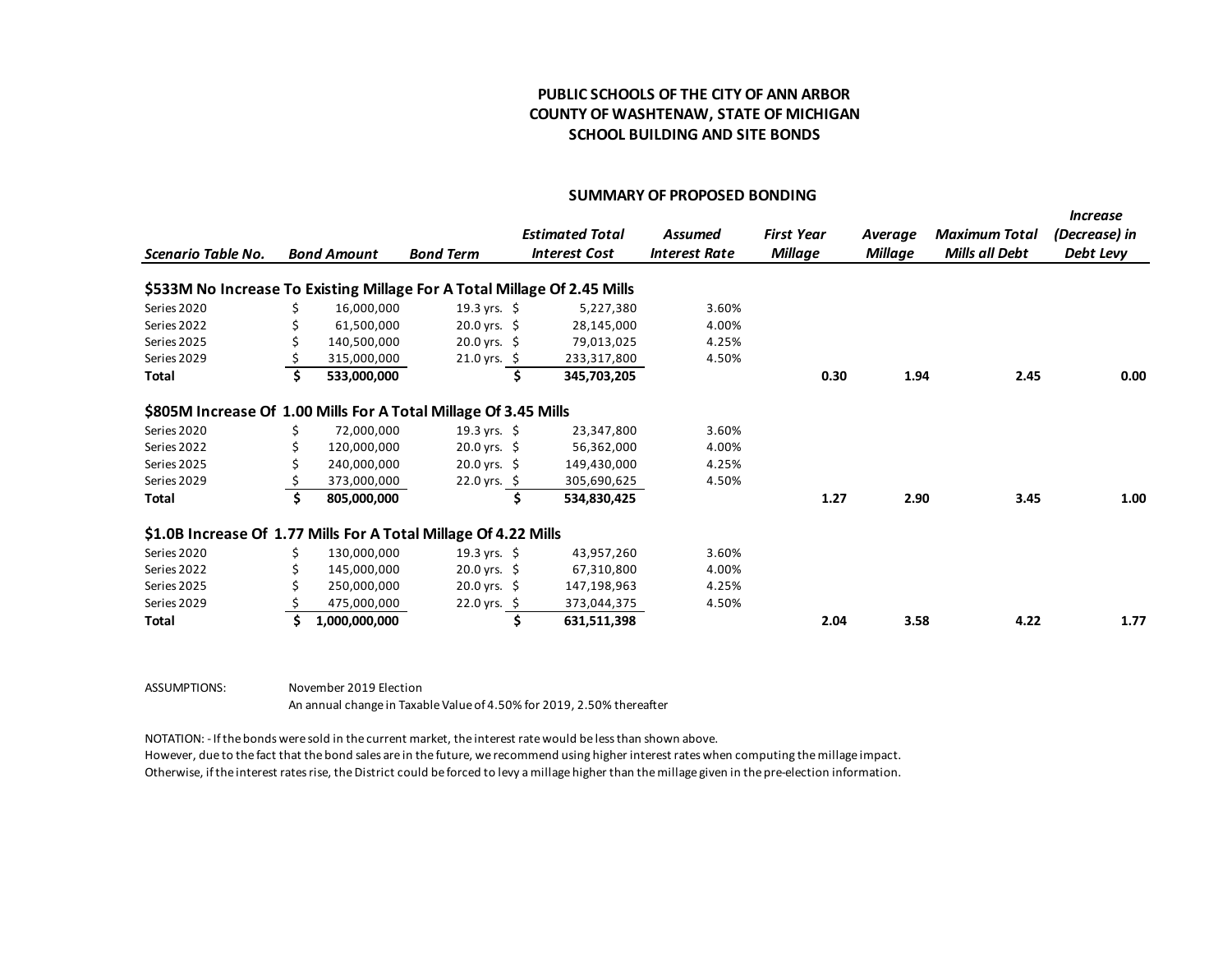|                                    |                    |                   |     |                      |        |                   |              |                             | <b>November 2019 Election</b>    |              |    |                                 |
|------------------------------------|--------------------|-------------------|-----|----------------------|--------|-------------------|--------------|-----------------------------|----------------------------------|--------------|----|---------------------------------|
|                                    |                    |                   |     |                      | Growth | <b>Mills</b>      |              | <b>Estimated Annual</b>     | <b>Estimated Collection Bond</b> | <b>Mills</b> |    | <b>Available Funds Per Year</b> |
| <b>Tax Year</b>                    | <b>Fiscal Year</b> |                   |     | <b>Taxable Value</b> | Rate   | Levied            |              | <b>Revenue Sinking Fund</b> | <b>Fund</b>                      | Levied       |    | <b>Sinking and Bond Funds</b>   |
| 1 years                            | 2019               | 2020 S            |     | 9,277,895,377        | 4.50%  | 2.46 <sub>5</sub> |              | 22,823,623                  | \$<br>16,000,000                 | 2.45         | S  | 38,823,623                      |
| 2 years                            | 2020               | $2021$ \$         |     | 9,509,842,761        | 2.50%  | 2.42              | \$           | 23,013,819                  |                                  | 2.45         | \$ | 23,013,819                      |
| 3years                             | 2021               | $2022$ \$         |     | 9,747,588,830        | 2.50%  | 2.42              | -\$          | 23,589,165                  |                                  | 2.45         | \$ | 23,589,165                      |
| 4 years                            | 2022               | $2023$ \$         |     | 9,991,278,551        | 2.50%  | $2.42 \div$       |              | 24,178,894                  | \$<br>61,500,000                 | 2.45         | S  | 85,678,894                      |
| 5 years                            | 2023               | 2024 \$           |     | 10,241,060,515       | 2.50%  | $2.42 \div$       |              | 24,783,366                  |                                  | 2.45         | S  | 24,783,366                      |
| 6years                             | 2024               | 2025              | -\$ | 10,497,087,028       | 2.50%  | $2.42 \div$       |              | 25,402,951                  |                                  | 2.45         |    | 25,402,951                      |
| 7 years                            | 2025               | 2026 \$           |     | 10,759,514,204       | 2.50%  | $2.42 \div$       |              | 26,038,024                  | \$<br>140,500,000                | 2.45         | S  | 166,538,024                     |
| 8 years                            | 2026               | 2027 \$           |     | 11,028,502,059       | 2.50%  | 2.42              | -\$          | 26,688,975                  |                                  | 2.45         | Ş  | 26,688,975                      |
| 9 Years                            | 2027               | 2028              | -\$ | 11,304,214,610       | 2.50%  | $2.42 \div$       |              | 27,356,199                  |                                  | 2.45         | \$ | 27,356,199                      |
| 10 Years                           | 2028               | 2029              | -\$ | 11,586,819,975       | 2.50%  | 2.50              | $\mathsf{S}$ | 28,967,050                  |                                  | 2.45         | \$ | 28,967,050                      |
| 11 Years                           | 2029               | 2030 \$           |     | 11,876,490,475       | 2.50%  | 2.50              | -\$          | $29,691,226$ \$             | 315,000,000                      | 2.45         | S  | 344,691,226                     |
| 12 Years                           | 2030               | 2031 \$           |     | 12,173,402,737       | 2.50%  | 2.50%             |              | 30,433,507                  |                                  | 2.45         |    | 30,433,507                      |
| 13 Years                           | 2031               | 2032 \$           |     | 12,477,737,805       | 2.50%  | 2.50%             |              | 31,194,345                  |                                  | 2.45         | S  | 31,194,345                      |
| 14 Years                           | 2032               | 2033 \$           |     | 12,789,681,250       | 2.50%  | 2.50%             |              | 31,974,203                  |                                  | 2.45         | S  | 31,974,203                      |
| 15 Years                           | 2033               | 2034 \$           |     | 13,109,423,281       | 2.50%  | 2.50%             |              | 32,773,558                  |                                  | 2.45         | \$ | 32,773,558                      |
| 16 Years                           | 2034               | 2035 <sub>5</sub> |     | 13,437,158,863       | 2.50%  | 2.50%             |              | 33,592,897                  |                                  | 2.45         | S  | 33,592,897                      |
| 17 Years                           | 2035               | 2036 \$           |     | 13,773,087,835       | 2.50%  | $2.50 \;$ \$      |              | 34,432,720                  |                                  | 2.45         | \$ | 34,432,720                      |
| 18 Years                           | 2036               | 2037 S            |     | 14,117,415,031       | 2.50%  | 2.50%             |              | 35,293,538                  |                                  | 2.45         | S  | 35,293,538                      |
| 19 Years                           | 2037               | 2038S             |     | 14,470,350,407       | 2.50%  | 2.50%             |              | 36,175,876                  |                                  | 2.45         | Ş  | 36,175,876                      |
| 20 Years                           | 2038               | 2039              | - Ś | 14,832,109,167       | 2.50%  | 2.50%             |              | 37,080,273                  |                                  | 2.45         | \$ | 37,080,273                      |
| <b>TOTAL ESTIMATED COLLECTIONS</b> |                    |                   |     |                      |        |                   | \$           | 585,484,209                 | \$<br>533,000,000                |              | \$ | 1,118,484,209                   |

# **Option 1 Bond of \$533M with Sinking Fund and Sinking Fund Renewals**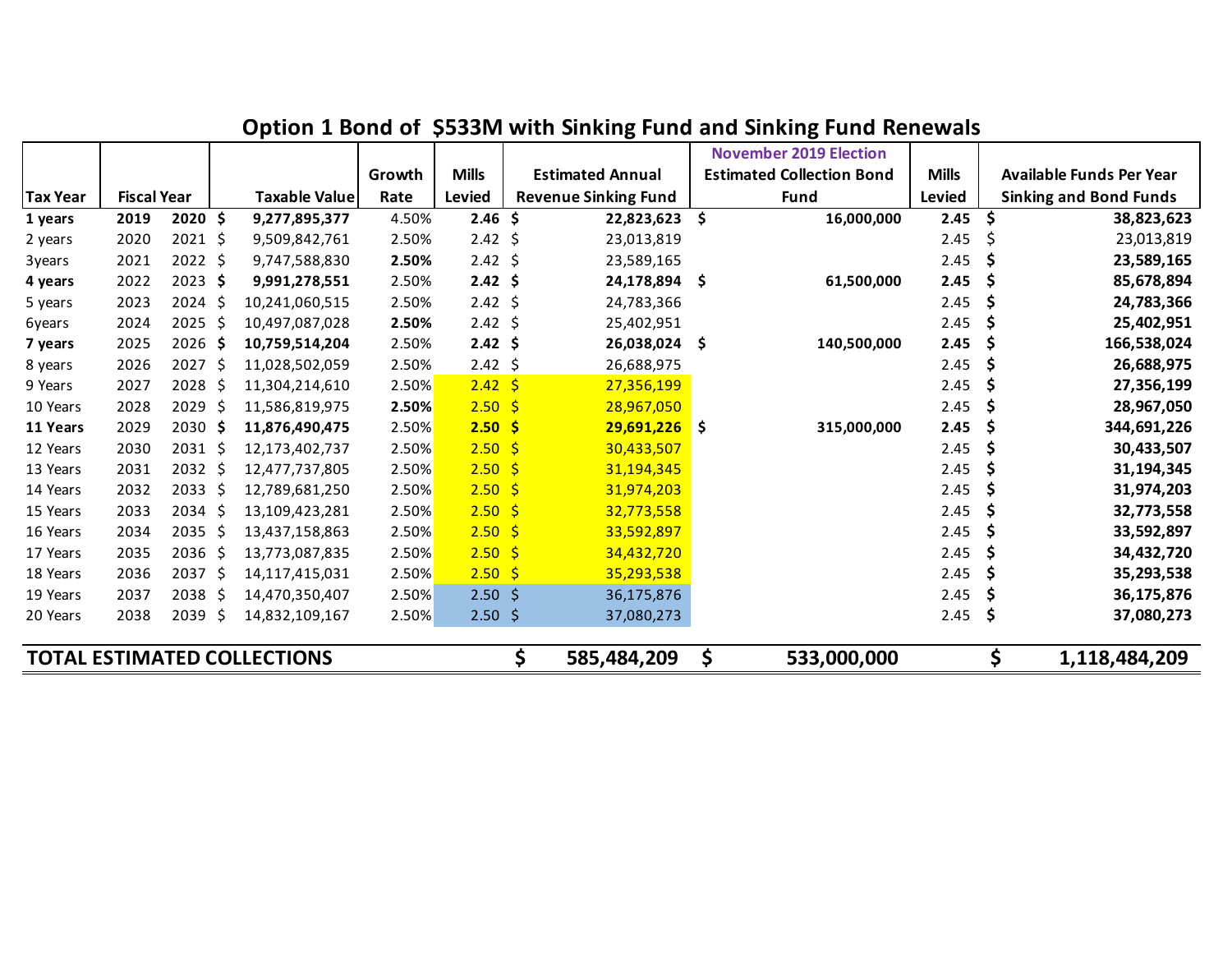|                                    |                    |                   |     |                      | Growth | <b>Mills</b>     |     | <b>Estimated Annual</b>     |     | <b>November 2019 Election</b>    | <b>Mills</b> |     | <b>Available Funds Per Year</b> |
|------------------------------------|--------------------|-------------------|-----|----------------------|--------|------------------|-----|-----------------------------|-----|----------------------------------|--------------|-----|---------------------------------|
| <b>Tax Year</b>                    | <b>Fiscal Year</b> |                   |     | <b>Taxable Value</b> | Rate   | <b>Levied</b>    |     | <b>Revenue Sinking Fund</b> |     | <b>Estimated Collection Bond</b> | Levied       |     | <b>Sinking and Bond Funds</b>   |
| 1 years                            | 2019               | 2020 \$           |     | 9,277,895,377        | 4.50%  | $2.46 \; \simeq$ |     | 22,823,623                  | \$. | 72,000,000                       | 3.45         | \$  | 94,823,623                      |
| 2 years                            | 2020               | $2021$ \$         |     | 9,509,842,761        | 2.50%  | $2.42 \div$      |     | 23,013,819                  |     |                                  | 3.45         | \$  | 23,013,819                      |
| 3years                             | 2021               | $2022$ \$         |     | 9,747,588,830        | 2.50%  | $2.42 \div$      |     | 23,589,165                  |     |                                  | 3.45         | \$  | 23,589,165                      |
| 4 years                            | 2022               | $2023$ \$         |     | 9,991,278,551        | 2.50%  | $2.42 \div$      |     | 24,178,894                  | Ŝ.  | 120,000,000                      | 3.45         | \$  | 144,178,894                     |
| 5 years                            | 2023               | $2024$ \$         |     | 10,241,060,515       | 2.50%  | $2.42 \div$      |     | 24,783,366                  |     |                                  | 3.45         | \$  | 24,783,366                      |
| 6years                             | 2024               | $2025$ \$         |     | 10,497,087,028       | 2.50%  | $2.42 \div$      |     | 25,402,951                  |     |                                  | 3.45         | Ş   | 25,402,951                      |
| 7 years                            | 2025               | 2026              | -\$ | 10,759,514,204       | 2.50%  | 2.42             | -\$ | 26,038,024                  | -\$ | 240,000,000                      | 3.45         | \$  | 266,038,024                     |
| 8 years                            | 2026               | 2027              | -\$ | 11,028,502,059       | 2.50%  | 2.42             | -\$ | 26,688,975                  |     |                                  | 3.45         | Ş   | 26,688,975                      |
| 9 Years                            | 2027               | 2028              | \$  | 11,304,214,610       | 2.50%  | $2.42 \div$      |     | 27,356,199                  |     |                                  | 3.45         | Ş   | 27,356,199                      |
| 10 Years                           | 2028               | 2029              | -\$ | 11,586,819,975       | 2.50%  | 2.50             | -\$ | 28,967,050                  |     |                                  | 3.45         | Ş   | 28,967,050                      |
| 11 Years                           | 2029               | 2030 \$           |     | 11,876,490,475       | 2.50%  | 2.50             | -\$ | $29,691,226$ \$             |     | 373,000,000                      | 3.45         | \$  | 402,691,226                     |
| 12 Years                           | 2030               | $2031$ \$         |     | 12,173,402,737       | 2.50%  | 2.50%            |     | 30,433,507                  |     |                                  | 3.45         | \$  | 30,433,507                      |
| 13 Years                           | 2031               | 2032 <sub>5</sub> |     | 12,477,737,805       | 2.50%  | 2.50%            |     | 31,194,345                  |     |                                  | 3.45         | \$, | 31,194,345                      |
| 14 Years                           | 2032               | $2033 \; \simeq$  |     | 12,789,681,250       | 2.50%  | $2.50 \;$ \$     |     | 31,974,203                  |     |                                  | 3.45         | Ş   | 31,974,203                      |
| 15 Years                           | 2033               | $2034$ \$         |     | 13,109,423,281       | 2.50%  | 2.50%            |     | 32,773,558                  |     |                                  | 3.45         | \$, | 32,773,558                      |
| 16 Years                           | 2034               | 2035              | -\$ | 13,437,158,863       | 2.50%  | 2.50%            |     | 33,592,897                  |     |                                  | 3.45         | \$  | 33,592,897                      |
| 17 Years                           | 2035               | 2036 \$           |     | 13,773,087,835       | 2.50%  | 2.50%            |     | 34,432,720                  |     |                                  | 3.45         | S   | 34,432,720                      |
| 18 Years                           | 2036               | 2037 \$           |     | 14,117,415,031       | 2.50%  | 2.50%            |     | 35,293,538                  |     |                                  | 3.45         | \$  | 35,293,538                      |
| 19 Years                           | 2037               | 2038              | -S  | 14,470,350,407       | 2.50%  | $2.50\;$ \$      |     | 36,175,876                  |     |                                  | 3.45         | \$  | 36,175,876                      |
| 20 Years                           | 2038               | 2039              | -S  | 14,832,109,167       | 2.50%  | 2.50%            |     | 37,080,273                  |     |                                  | 3.45         | \$  | 37,080,273                      |
| <b>TOTAL ESTIMATED COLLECTIONS</b> |                    |                   |     |                      |        |                  | \$  | 585,484,209                 | \$  | 805,000,000                      |              | \$  | 1,390,484,209                   |

### **Option 2 Bond of \$805M with Sinking Fund and Sinking Fund Renewals**